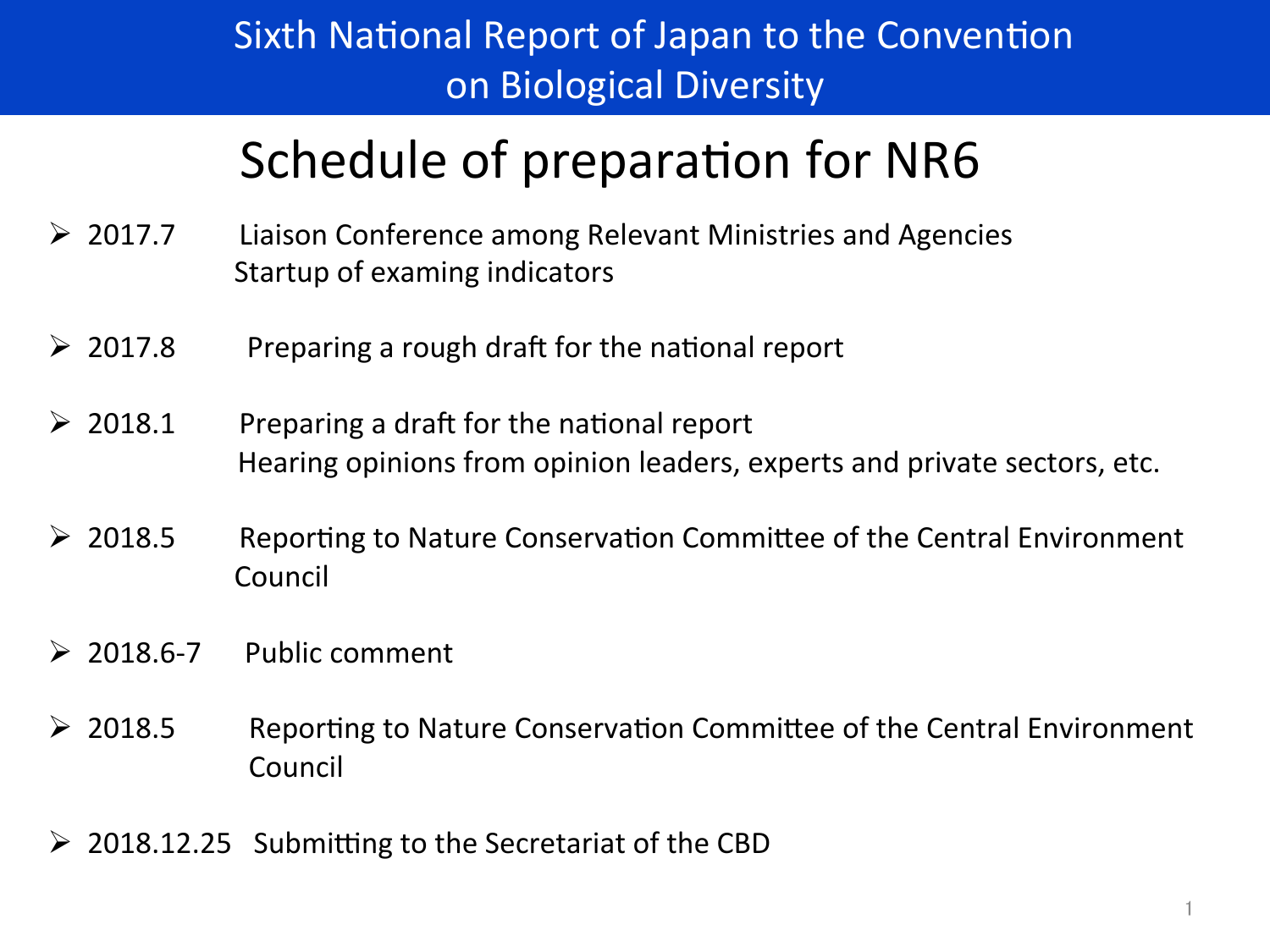## Structure of National Report and List of Choices for Assessment of Progress of Each Target

- I Information on the targets being pursued at the national level
- Ⅱ Implementation measures taken, assessment of their effectiveness, associated obstacles and scientific and technical needs to achieve national targets
- **III** Assessment of progress towards each national target
- **N** Description of the national contribution to the achievement of each global ABT
- **V** Description of the national contribution to the achievement of the targets of the Global Strategy for Plant Conservation (this section is optional)
- **VI** Additional information on the contribution of indigenous peoples and local communities to the achievement of the ABT if not captured in the sections above (this section is optional)

2 

- **WI** Updated biodiversity country profiles
- $\overline{\mathbf{m}}$  : Progress towards each national target: Choose the answer from the following choices
- ① On track to exceed target
- ② On track to achieve target
- ③ Progress but at an insufficient rate
- ④ No significant change
- ⑤ Moving away from target
- ⑥ Unknown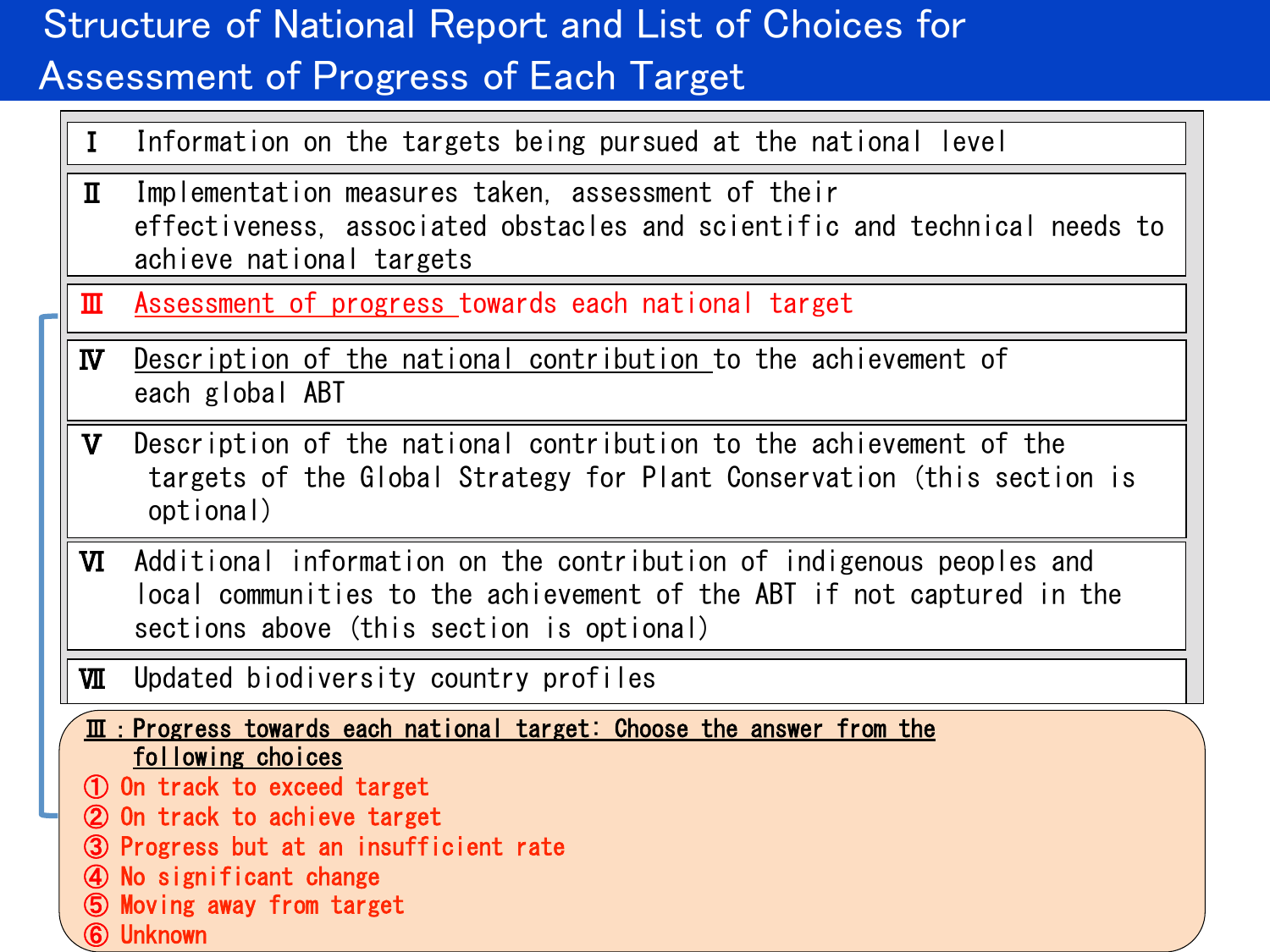# **Current Status of Establishment of Japan's National**

# **Targets**

| <b>Strategic Goal</b>                                                                                                                                                                                              | <b>Relevant Goals</b><br>of the Aichi Targets | <b>National Target</b>    |
|--------------------------------------------------------------------------------------------------------------------------------------------------------------------------------------------------------------------|-----------------------------------------------|---------------------------|
| <b>Strategic Goal A:</b><br>Address the underlying causes for the<br>loss of Biodiversity                                                                                                                          | 1,2,3,4                                       | $A-1$                     |
| <b>Strategic Goal B:</b><br>Reduce the direct pressures on<br>biodiversity and promote sustainable use                                                                                                             | 5, 6, 7, 8, 9, 10                             | $B-1, B-2, B-3, B-4, B-5$ |
| <b>Strategic Goal C:</b><br>To improve the status of biodiversity by<br>safeguarding ecosystems, species and<br>genetic diversity                                                                                  | 11, 12, 13                                    | $C-1, C-2$                |
| <b>Strategic Goal D:</b><br>Enhance the benefits to all from<br>biodiversity and ecosystem services                                                                                                                | 14, 15, 16                                    | $D-1, D-2, D-3$           |
| <b>Strategic Goal E:</b><br>Steadily promote policies based upon the<br>NBSAP, strengthen scientific grounds as a<br>foundation for such promotions, and<br>promote capacity building in the<br>biodiversity field | 17, 18, 19, 20                                | $E-1,E-2$                 |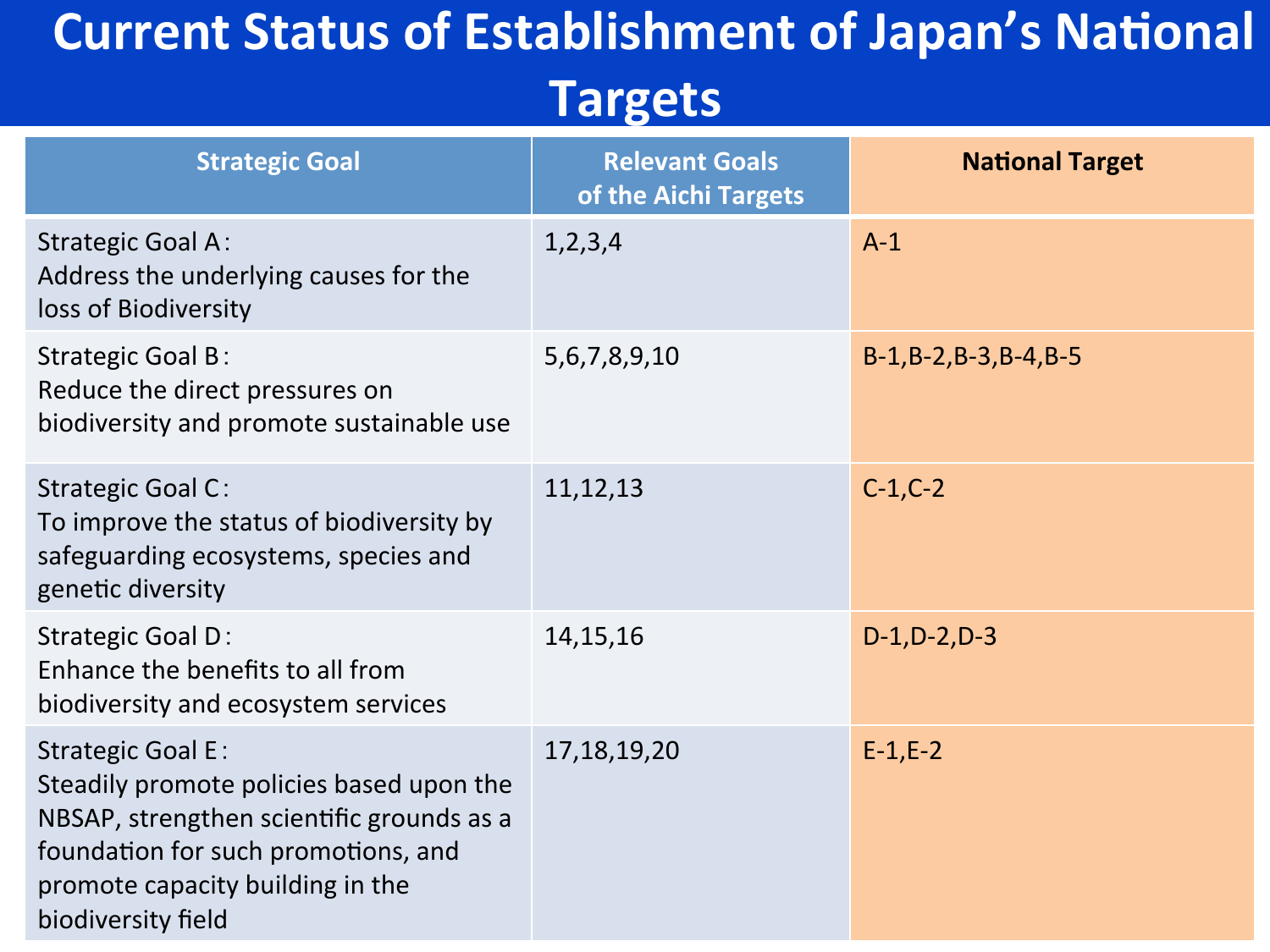# Examples of Relevant Indicators for Each National target

| <b>National Target</b>                                                                                                                                    | <b>Related Indicator Groups</b>                                                                                                                                                                                                                                                                                                 |
|-----------------------------------------------------------------------------------------------------------------------------------------------------------|---------------------------------------------------------------------------------------------------------------------------------------------------------------------------------------------------------------------------------------------------------------------------------------------------------------------------------|
| $A-L$<br>achieving the "mainstreaming of<br>biodiversity across society", etc.                                                                            | . Status of recognition of the importance of biodiversity<br>. The number of municipalities participating in municipal biodiversity Networks<br>. The number of organizations participating in the Japan Business and Biodiversity<br>Partnership                                                                               |
| $B-1$ :<br>reduce the rate of loss of natural<br>habitats, as well as their degradation<br>and<br>fragmentation                                           | . Percentage of wetlands restored in particularly important water systems<br>• Percentage of tidal flats restored<br>. Percentage of areas needing improvements to their bottom sediment that were<br>improved<br>at three major ports                                                                                          |
| $B-2$ :<br>Engage in agriculture, forestry, and<br>fisheries that ensure the conservation<br>of biodiversity in a<br>sustainable manner                   | •Total number of participants in regional community activities related to the<br>conservation and management of regional resources, such as agricultural land and<br>water<br>. Cumulative number of new certifications of eco-farmers<br>. Area of initiatives for direct payment system for conservation oriented agriculture |
| $B-3$ :<br>mprove the state of contamination<br>from nitrogen and phosphorous,<br>conserve aquaticorganisms, and<br>ncrease biological productivity, etc. | . Achievement status of the Environmental Quality Standards (EQSs) for water pollution<br>• Achievement status of EQSs on total nitrogen and total phosphorous concentrations in<br>closed water areas<br>• The number of red tides and algal blooms that occur<br>.                                                            |
|                                                                                                                                                           |                                                                                                                                                                                                                                                                                                                                 |

#### E-2:

### Set 81 indicators equivalent to 13 national targets from  $A-1$  to  $E-2$

・・・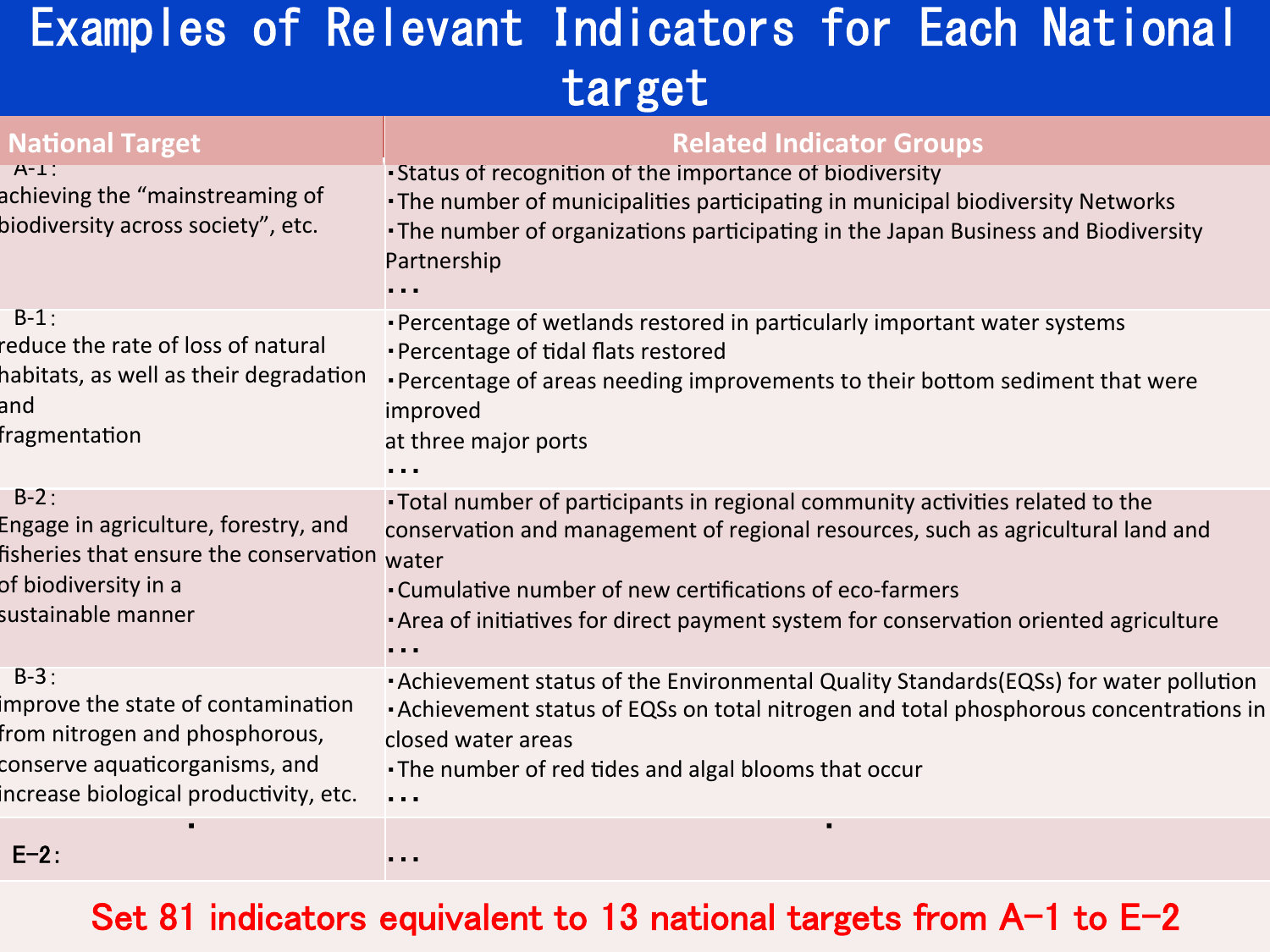### (Reference) Structure of the National Biodiversity Strategy of Japan 2012-2020(Formulated in 2011)

### Part 1: Strategy

**【the four crises of biodiversity】(Caused by exploitation, decreasing population, Invasive alien species and climate change)**

**【Five Challenges towards the conservation of biodiversity and the sustainable use of its components 】** 

| <b>Ratur</b><br>◠ |
|-------------------|
|-------------------|

- **◆ long-term target(2050)**
- **◆ short-term target (2020)**

**【the grand design describing national land in a society in harmony with nature】** Setting forth a target vision and specific descriptions to be achieved in 100 year time

**【Five Basic Strategies】** priority measures and policies until 2020

**Part 2: Roadmap for the Achievement of the Aichi Biodiversity Targets** 

**◆"13 national targets" and "48 key action goals for their achievement"** ◆ "81 indicators" for determining the achievement status of the national **targets** 

# **Part 3: The Action Plan**

**◆ Approximately 700 specific measures and policies ◆ 50 numerical targets** 5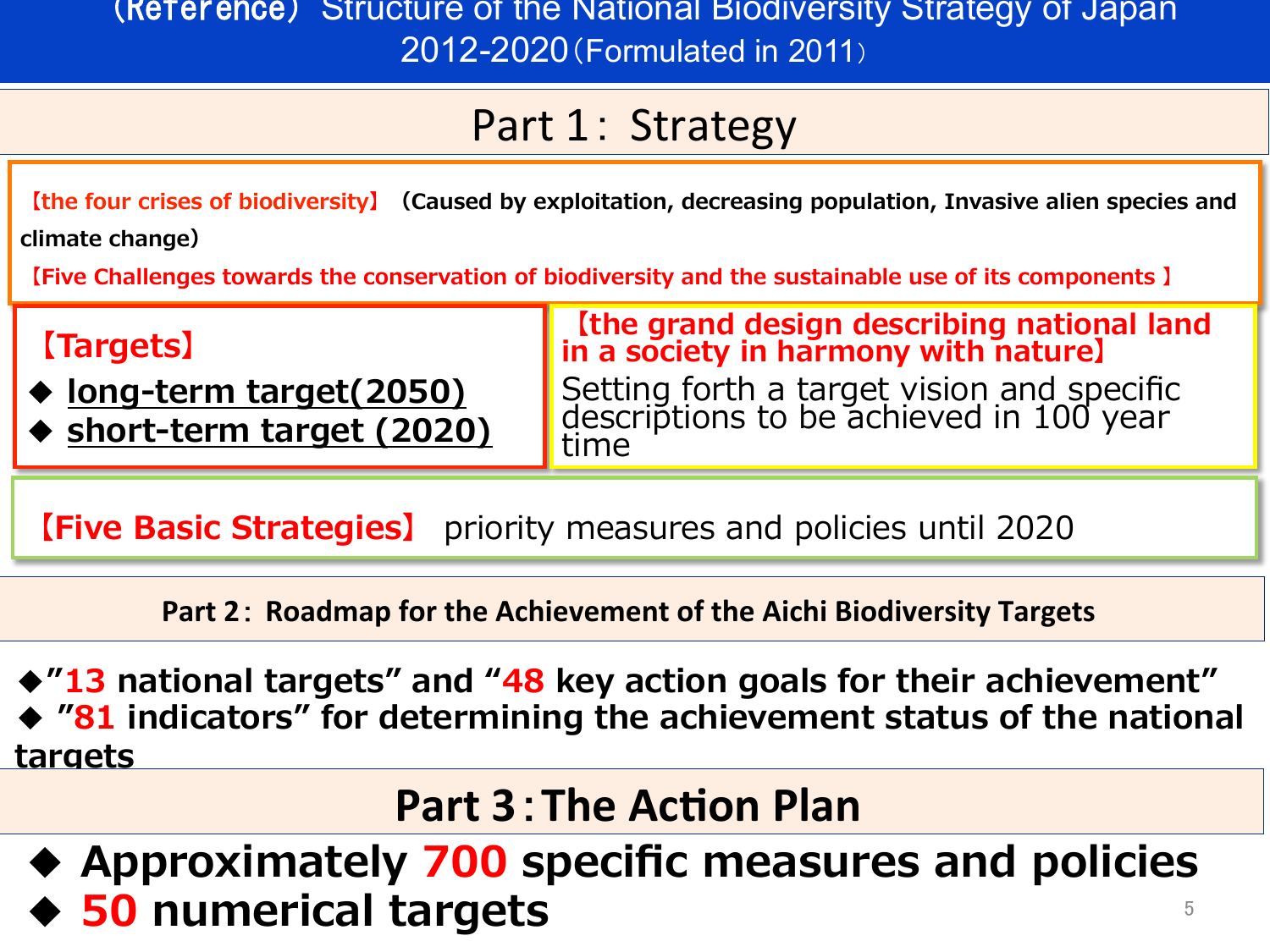### **Flow Chart for assessment of progress towards the implementation** of National Targets

Ministry of the Environment/Relevant Ministries and Agencies Step 1 primary assessment by indicators (※) ※81 Related Indicator Groups corresponding to national targets described in The National Biodiversity **Strategy** of Japan National **Targets** 13 national targets including mainstreaming biodiversity (included in **National** Biodiversity Strategy of Japan 2012-2020) **National target Improved indicator** (**%**) **deteriorate d** indicator (**%**) **Reserving** judgement (**%**) A-1 **80.8** 15.4 3.8 B-1 |  $100.0$  | 0.0 0.0 B-2 **80.0** 15.0 5.0 B-3 **67.4** 21.3 10.6 B-4 **64.3** 14.3 0.0 B-5 **11.1** 0.0 88.9 C-1 **67.9** 26.3 0.0 C-2 **60.0** 13.3 6.7 D-1 **1 75.0** 0.0 25.0 D-2 **66.7** 22.2 0.0 D-3 | – | – | – E-1 **100.0** 0.0 0.0  $E-2$  | 100.0 0.0 0.0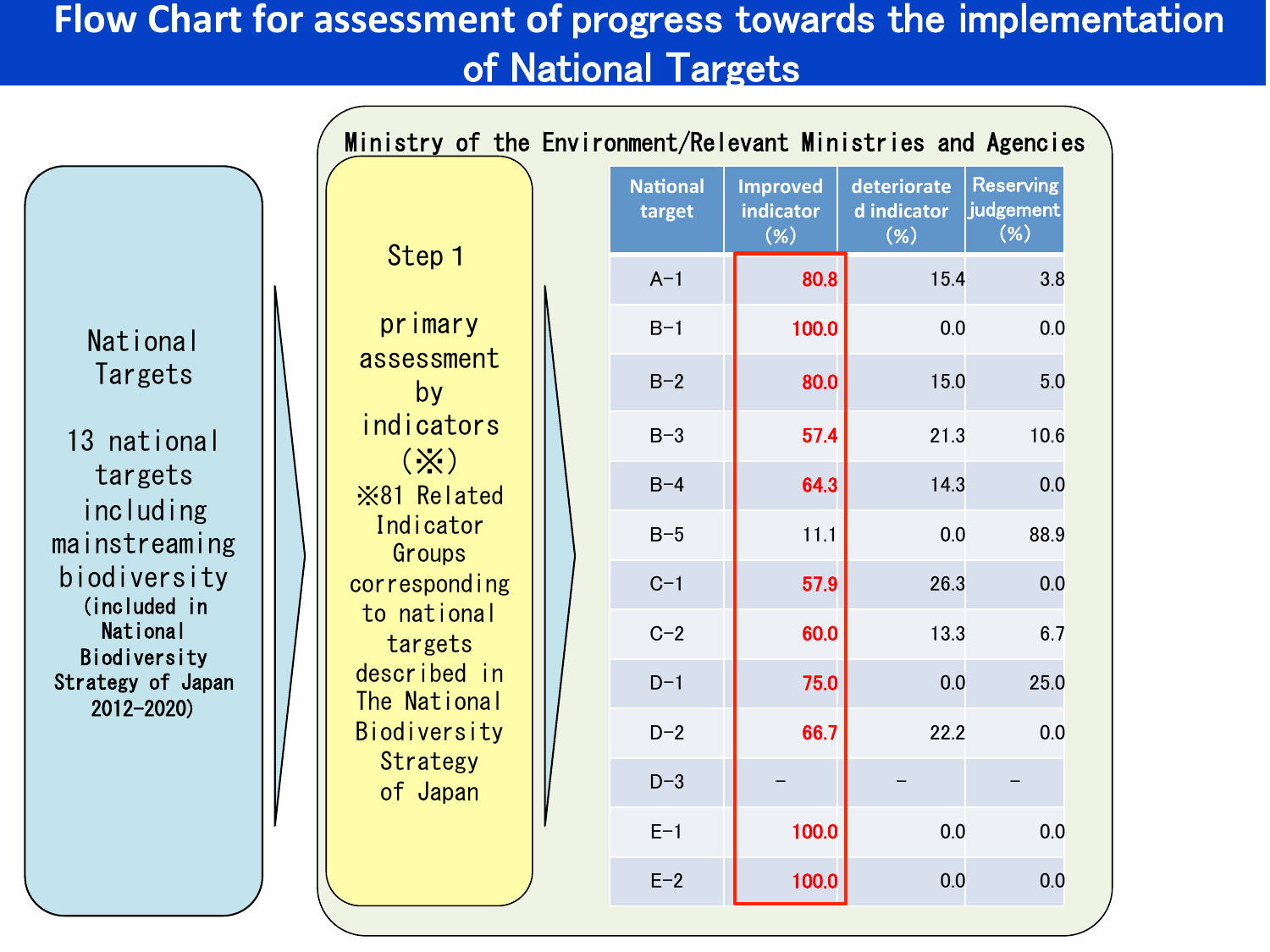### **Flow Chart for assessment of progress towards the implementation** of National Targets

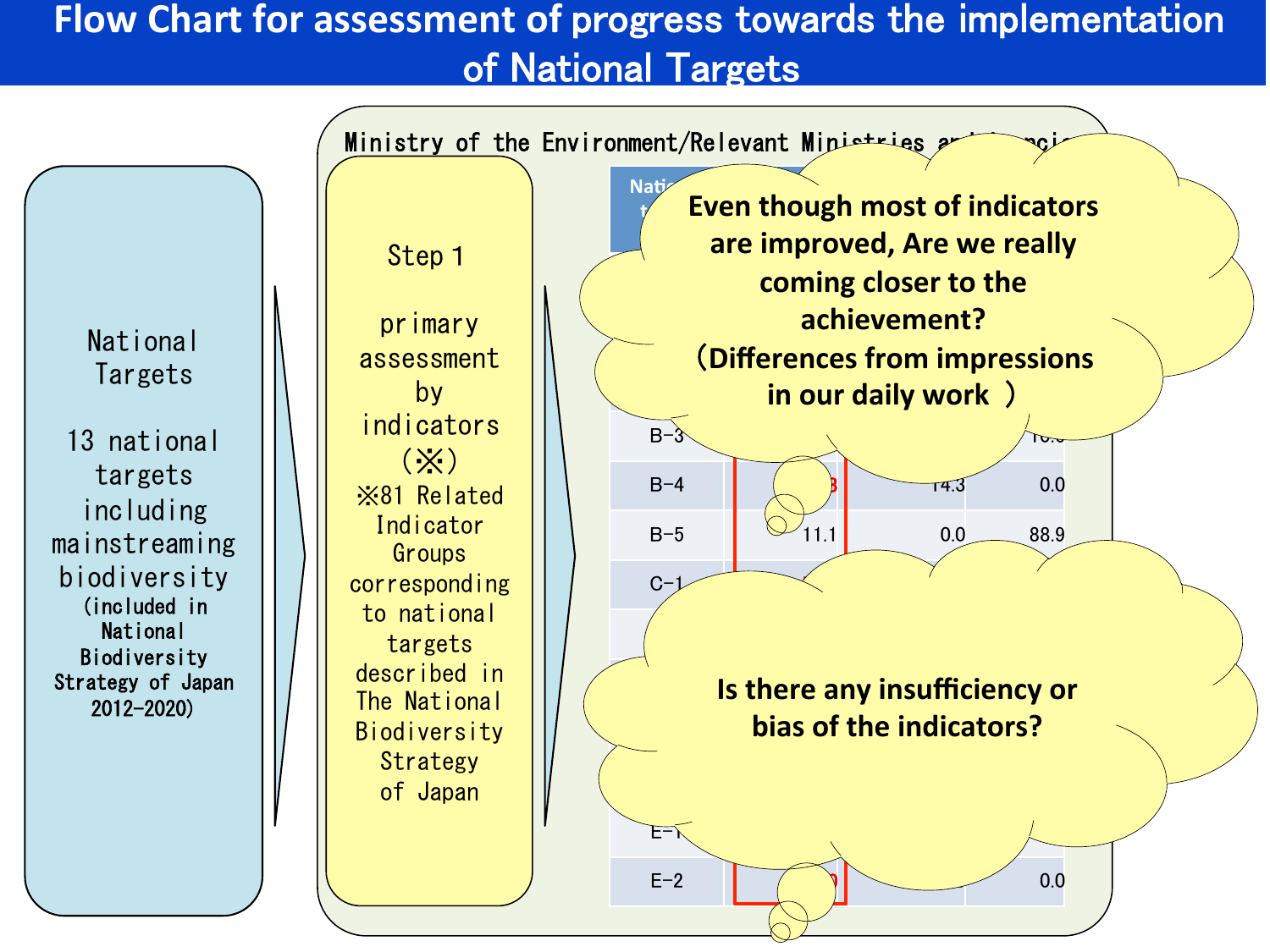### Flow Chart for assessment of progress towards the implementation of **National Targets**

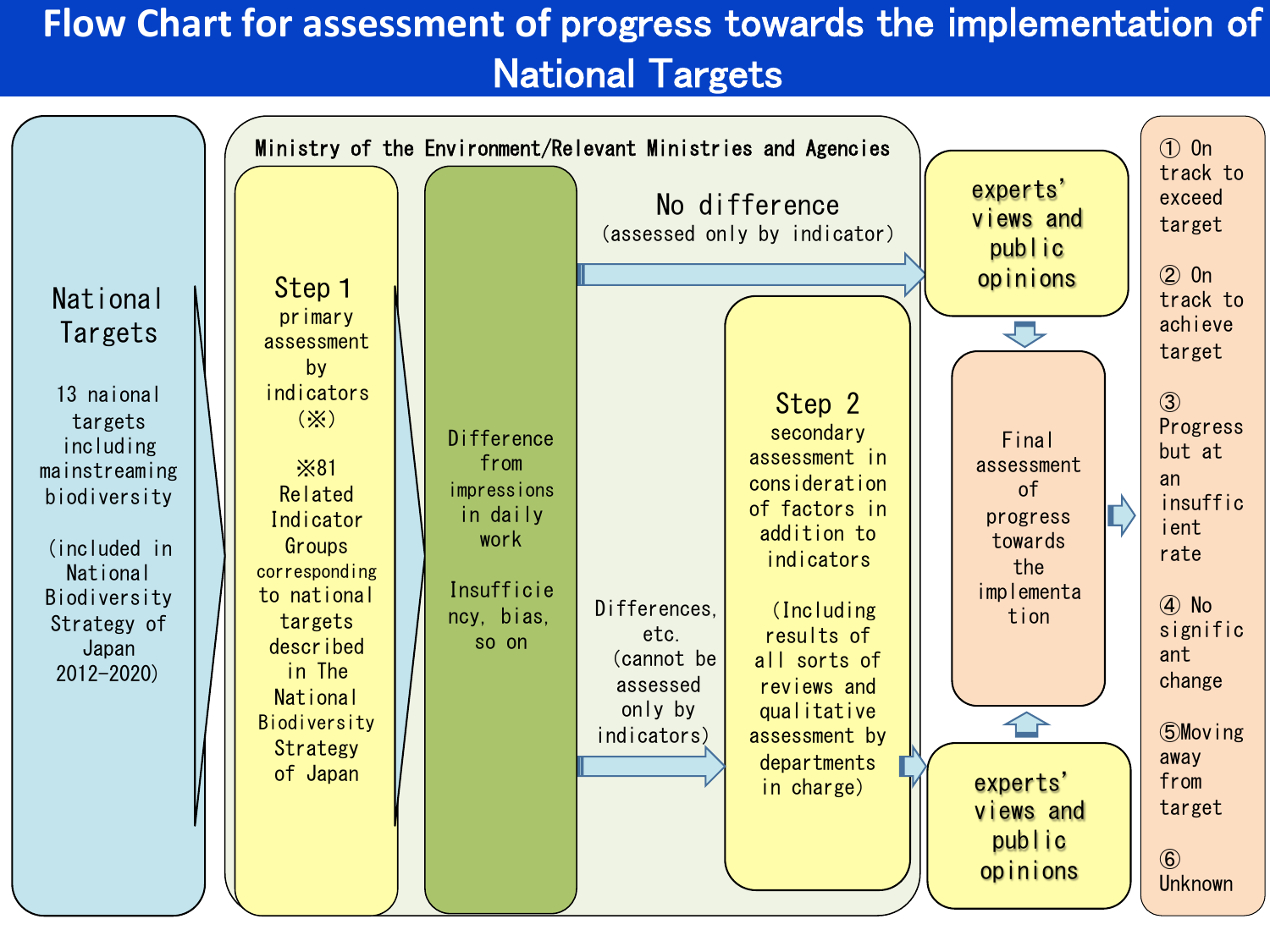### Outline of Assessment of Progress In National Report of Japan

 $(\%)$  In assessment of progress, choose an alternative in the following six choices. ①On track to exceed target ②On track to achieve target ③Progress but at an insufficient rate 4No significant change ⑤Moving away from target 6Unknown

| <b>National</b><br>target                                                                                         | <b>Assessment of</b><br>progress          | <b>Grounds for assessment</b>                                                                                                                                                                                                                                                                                                                                                                                                                                                                                                             |
|-------------------------------------------------------------------------------------------------------------------|-------------------------------------------|-------------------------------------------------------------------------------------------------------------------------------------------------------------------------------------------------------------------------------------------------------------------------------------------------------------------------------------------------------------------------------------------------------------------------------------------------------------------------------------------------------------------------------------------|
| $A - 1:$<br>Achieving the<br>"mainstreaming of<br>biodiversity across<br>society", etc.                           | 3)Progress but at an<br>insufficient rate | It is evaluated that progress towards National Target A-1 has been being<br>made, such as the increase of collaborative projects with private<br>organizations and other bodies.<br>Meanwhile, it is not sufficient to say that mainstreaming biodiversity has<br>been widely and generally accomplished. Since further efforts are<br>considered to be needed, it is evaluated that progress has been achieved<br>towards target, but at an insufficient rate.                                                                           |
| $B-1:$<br>Reduce the rate of<br>loss of natural<br>habitats, as well as<br>their degradation and<br>fragmentation | 3)Progress but at an<br>insufficient rate | The loss of natural habitats is not considered to have significantly<br>expanded.<br>Meanwhile, the Report of Comprehensive Assessment of Biodiversity<br>and Ecosystem Services in Japan (Japan Biodiversity Outlook (JBO2)),<br>published in 2016, indicates that change in land use have been occurring<br>at a small scale and there could be time lags before their impacts would<br>become apparent. Accordingly, we evaluated that progress has been<br>made towards target, but at an insufficient rate, as the closest category. |
|                                                                                                                   | ❶                                         |                                                                                                                                                                                                                                                                                                                                                                                                                                                                                                                                           |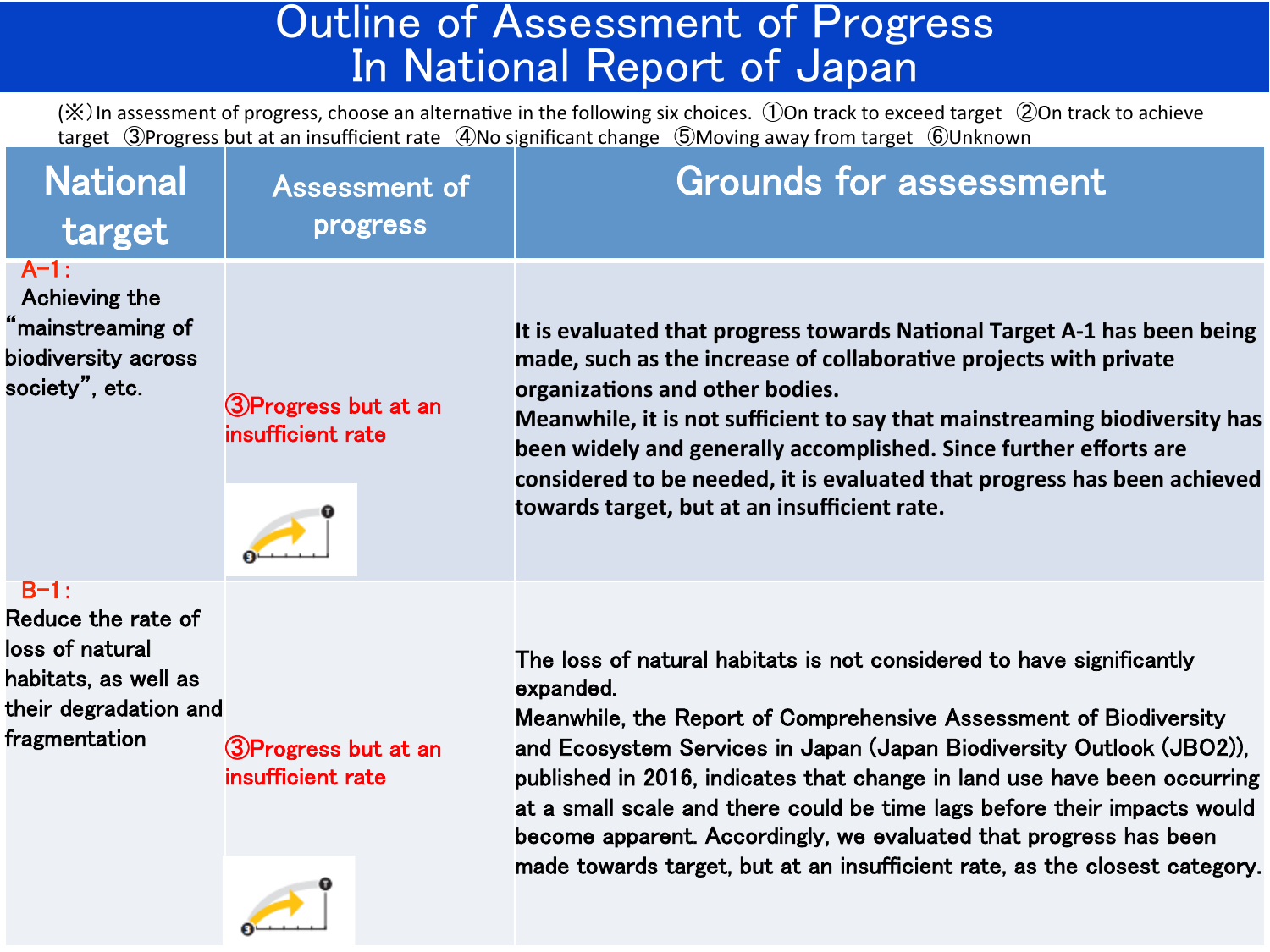| <b>National</b><br>target                                                                                                                                                                                                                                                                                             | Assessment of<br>progress                                    | <b>Grounds for assessment</b>                                                                                                                                                                                                                                                                                                                                                                                                               |
|-----------------------------------------------------------------------------------------------------------------------------------------------------------------------------------------------------------------------------------------------------------------------------------------------------------------------|--------------------------------------------------------------|---------------------------------------------------------------------------------------------------------------------------------------------------------------------------------------------------------------------------------------------------------------------------------------------------------------------------------------------------------------------------------------------------------------------------------------------|
| $B-2$ :<br>Engage in agriculture,<br>forestry, and fisheries that<br>ensure the conservation of $\textcircled{3}$ Progress towards<br>biodiversity in a<br>sustainable manner                                                                                                                                         | target but at an<br>insufficient rate                        | As many of the related indicators show a positive progress towards the<br>target, it is evaluated that progress towards the target has been being<br>made.<br>In the meantime, there are no outstanding positive tendencies in some<br>related indicators, compared to 2012, the standard year when the<br>National Targets were set. Accordingly, we evaluated that progress has<br>been made towards target, but at an insufficient rate. |
| $B - 3:$<br>Improve the state of<br>contamination from<br>nitrogen and phosphorous, 4No significant<br>conserve aquaticorganisms, change<br>and increase biological<br>productivity, etc.                                                                                                                             |                                                              | As many of the clusters comprising related indicators have shown no<br>considerable changes, it was evaluated that there were no significant<br>changes.<br>Meanwhile, since relevant efforts for improving water quality in closed<br>water areas have been exerted from the long-term point of view, it is<br>difficult to evaluate improvement conditions based on short-term<br>fluctuations within the period of target achievements.  |
| $B - 4:$<br>Identify invasive alien species,<br>organize information pertaining<br>to the routes by which they<br>establish themselves, lay out<br>the order of priority for<br>eradicating the invasive alien<br>species, promote a restoration<br>of the habitation status of rare<br>an a bha an an am baile 1195. | 3) Progress towards<br>target but at an<br>insufficient rate | While progress was confirmed in many clusters of related indicators,<br>relevant measures against alien species need to be continued to promote<br>the restoration of habitats for rare species in the coming period. Based<br>on the results, it was evaluated that progress has been made towards<br>the target but with insufficient rate, as the closest category.                                                                      |

species, promote border control  $\overrightarrow{0}$ 

species by controlling or exterminating high priority

measures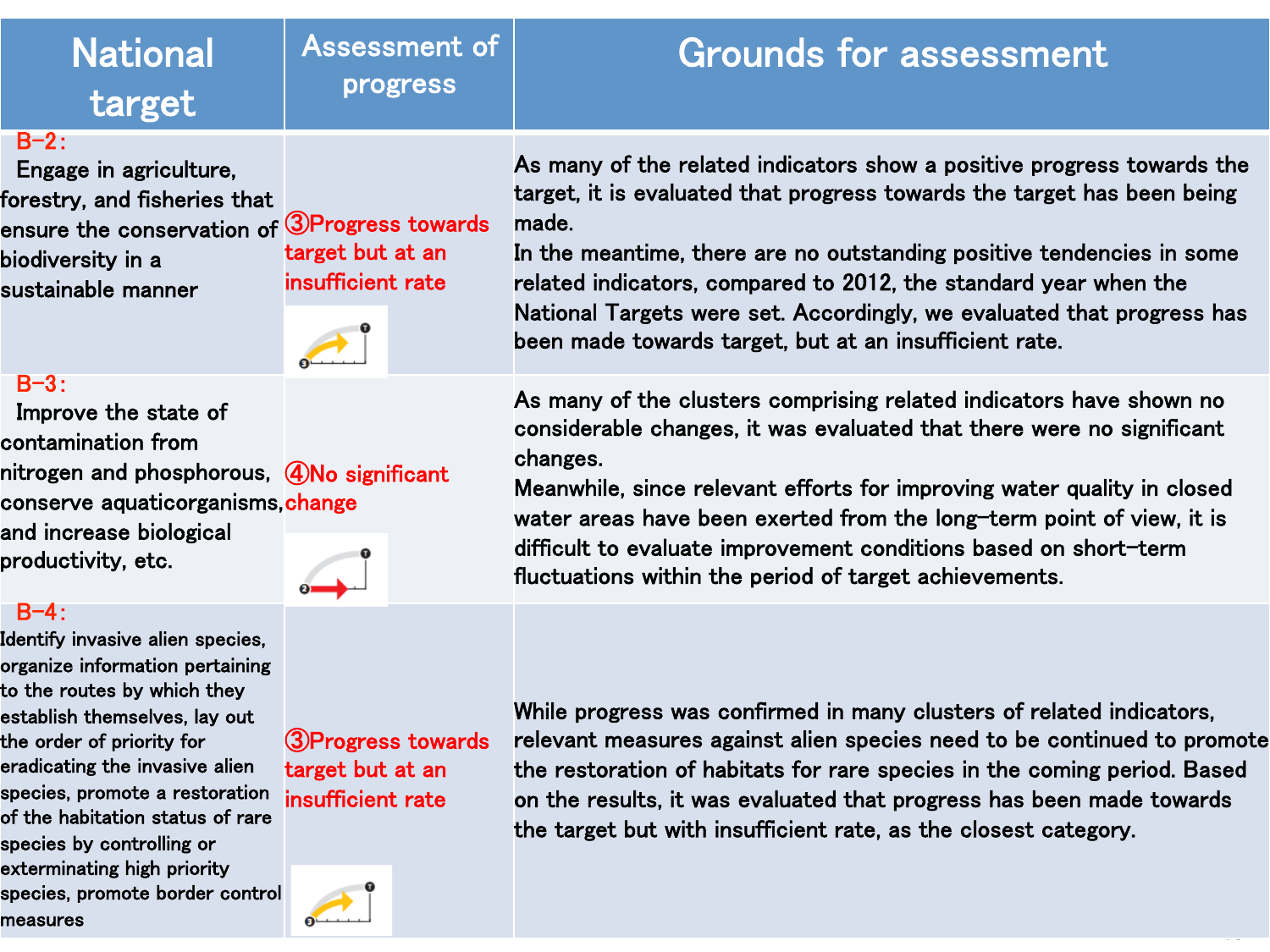### **National** target

### Assessment of progress

### Grounds for assessment

#### B-5:

 Promote initiatives for minimizing human-induced pressures that cause ecosystems which are vulnerable to climate change, such as coral reefs to deteriorate 

#### $C-1$ :

 Appropriately conserve and manage 17% of inland areas and inland water areas,

- and
- 10% of coastal areas and ocean areas

#### $C-2$ :

Prevent the

- population decrease
- for the known
- threatened species, ③Progress towards target
- maintain the genetic but at an insufficient rate
- diversity of livestock
- animals, etc.

③Progress towards target but at an insufficient rate 

#### ③Progress towards target but at an insufficient rate

rate. 

Human-induced pressures as to coral reefs were analyzed and organized to specify prioritized issues to tackle. In addition, regarding alpine vegetation and coral reefs, consideration on the implementation of relevant measures as adaptation to climate change has been promoted. Meanwhile, since the goal "establishing ecologically acceptable values of human-induced pressures" has not been achieved yet, it was evaluated that progress has been made towards the target but with insufficient

It was observed that 20.3% of terrestrial and inland water areas are conserved and managed and therefore the target has achieved in terms of terrestrial and inland water areas. 

Meanwhile, the area of marine protected areas remained 8.3% as of April 2018. In addition, some deteriorations were observed in related indicators. Therefore, it was evaluated that progress has been made towards the target but with insufficient rate. 

 $\sim$ Significant progress was confirmed in many clusters of the related indicators. Meanwhile, some indicators, such as the percentage of threatened species, the number of Natural Habitat Protection Areas, and so on, remained at constant levels with no significant improvements. Therefore, it was evaluated that progress has been made towards the target but with insufficient rate. 

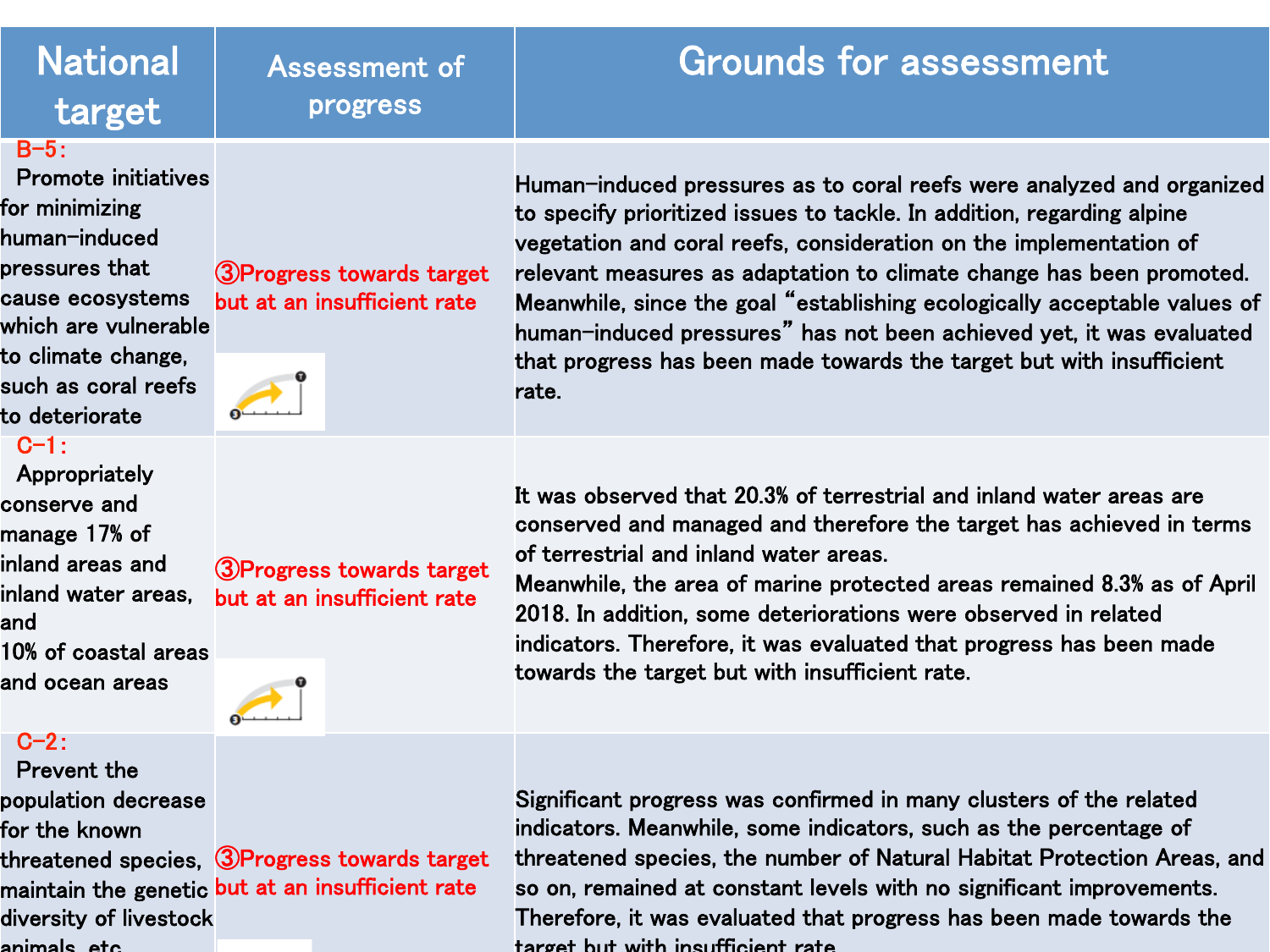## **National** target

#### $D-1:$

Strengthen the benefits received from biodiversity and ecosystem services through the conservation and restoration of ecosystems 

#### $D-2$ :

 Contribute to climate change mitigation and adaptation by restoration of 15% or greater for degraded ecosystems, etc. 

#### $D-3$ :

Ratify the Nagoya Protocol on AB㻿 and measures for this Protocol 

③Progress towards target but at an insufficient rate 

Assessment of

progress 



③Progress towards target but at an insufficient rate 



implement the domestic ①On track to exceed target(※) 



**Reason for assessment** 

The Report of Comprehensive Assessment of Biodiversity and Ecosystem Services in Japan (Japan Biodiversity Outlook 2 (JBO2)), which was published in 2016, evaluated that many of the ecosystem services declined or remained at the same level compared to the past. Therefore, it cannot be said that, as a long-term trend, benefits obtained from ecosystem services have been strengthened. However, relevant indicators were confirmed to have seen progress. As such, related measures have been advanced. Accordingly, it was evaluated that progress has been made toward the target but with insufficient rate. The "Report of Comprehensive Assessment of Biodiversity and Ecosystem Services in Japan (Japan Biodiversity Outlook (JBO2))", which was published in 2016, evaluated that the impacts caused by development and change in land use are very strong and have been continuing at that scale for the long-term period. Meanwhile, measures for the conservation and restoration of natural ecosystems as well as forest sink measures have been steadily conducted. Accordingly, it was evaluated that progress has been made toward the target but with insufficient rate. 

Japan accepted the Nagoya Protocol and started the implementation of domestic measures for the Protocol. \*already achieved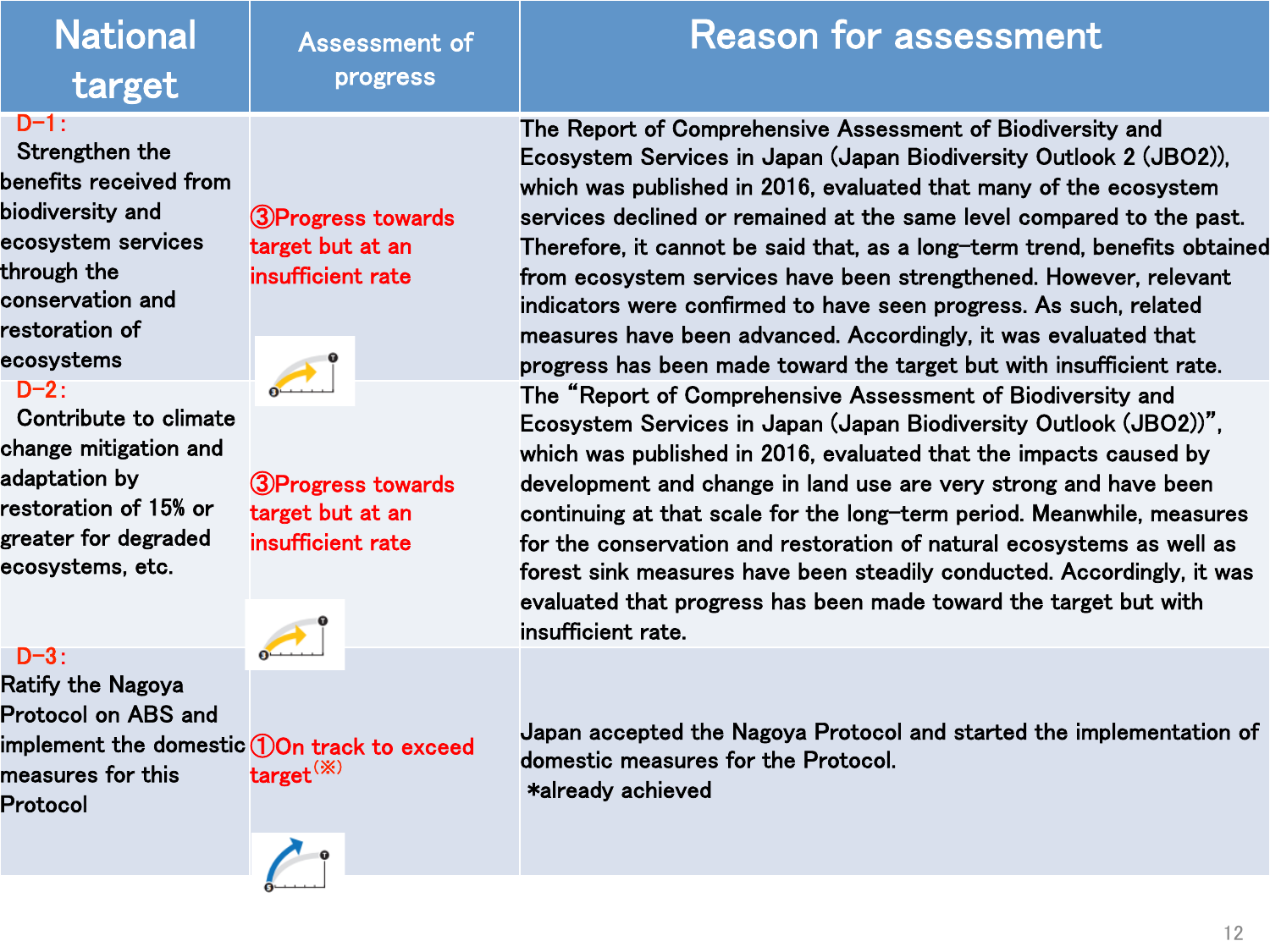| <b>National</b><br>target                                                                                                                      | Assessment of<br>progress | Reason for assessment                                                                                                                                                                                                                                                                                                                                                                                                                 |
|------------------------------------------------------------------------------------------------------------------------------------------------|---------------------------|---------------------------------------------------------------------------------------------------------------------------------------------------------------------------------------------------------------------------------------------------------------------------------------------------------------------------------------------------------------------------------------------------------------------------------------|
| E-1:<br><b>Promote policies based</b><br>on the National<br>Biodiversity Strategy of target<br>Japan, Provide support<br>to ensure that global | 20n track to achieve      | Relevant measures were promoted such as the publication of<br>Acceleration Measures towards Achieving the Aichi Biodiversity Targets,<br>based on the result of a comprehensive review of National Biodiversity<br>Strategy 2012-2020 conducted in JFY2014. In addition, the number of<br>Parties that formulated their national biodiversity strategies and action<br>plans with the support of the Japan Biodiversity Fund has been |

E-2:

initiatives 

Have respect for local communities' traditional knowledge mainstreamed, strengthen scientific grounds and the connections between science and policy, Effectively and efficiently mobilize the resources (funds, human resources, technologies, etc.) needed to achieve theAichi Biodiversity Targets

②On track to achieve target 

The establishment of Regional Circular and Ecological Sphere was promoted for sustainable management of natural capital by utilizing local characteristics. 㼀he ties between science and policy has been strengthened through the participation in IPBES and contribution to its work, research and studies regarding marine ecosystems, and other efforts. Moreover, related indicators, such as the status of preparation of vegetation maps and the number of data registrations into GBIF, are confirmed to have progressed. Accordingly, it was evaluated as "on track to achieve target". 

increasing. Accordingly, it was evaluated as "on track to achieve target".